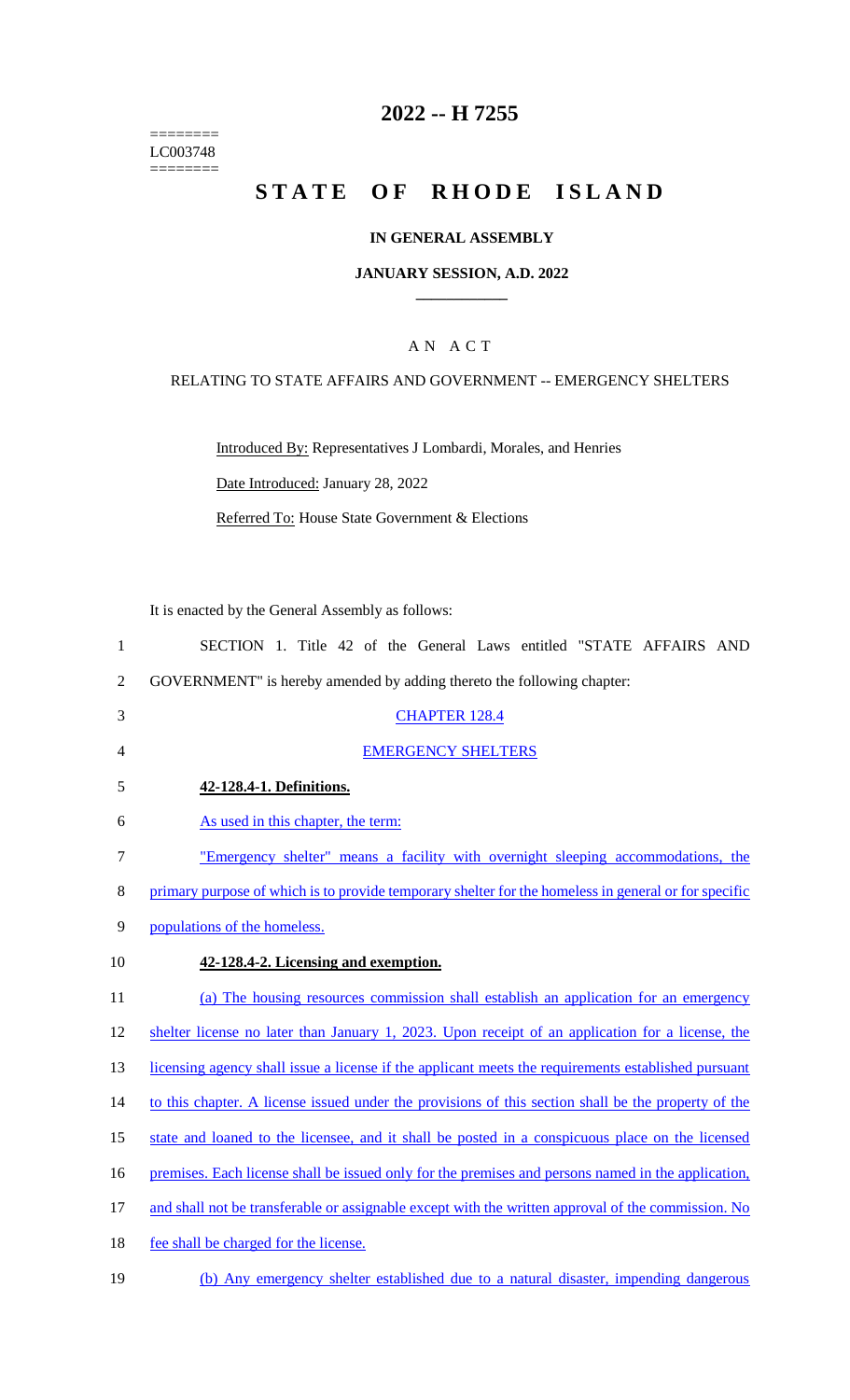1 storm, or other event, including, but not limited to, fires, hurricanes or blizzards, shall be exempt

2 from this chapter.

- 3 **42-128.4-3. Minimum shelter standards.**
- 4 (a) All emergency shelters that are required to be licensed shall:
- 5 (1) Provide a safe place for a person to temporarily reside. Safety of residents and staff
- 6 shall be the shelters' top priority;
- 7 (2) Make drinking water available to residents and proper bathroom facilities as required
- 8 by the state building code in chapter 27.3 of title 23;
- 9 (3) Develop a written policy regarding the privacy and confidentiality of its residents as
- 10 required by state and federal law; and
- 11 (4) Establish an approved procedure for the safe transfer of a person seeking shelter or
- 12 having been sheltered at the licensed premises, who can no longer reside in the shelter at the
- 13 licensed premises in question. The established procedure shall be posted in a conspicuous place on
- 14 the licensed premises that is in an area accessed frequently by residents.
- 15 (b) The housing resources commission shall promulgate additional minimum shelter
- 16 standards that shall apply to emergency shelters that are at least partially funded by the state, no
- 17 later than December 1, 2022.

## 18 **42-128.4-4. Grievance procedure.**

- 19 The housing resource commission shall promulgate a grievance procedure designed to 20 address complaints of persons who have resided or attempted to reside in any emergency shelter
- 21 within this state. Grievance procedures shall be posted in the licensed premises in a conspicuous
- 22 place accessed frequently by residents.
- 23 **42-128.4-5. Fees prohibited.**
- 24 Any fees or payments of money for the purposes of providing shelter and personal care
- 25 items, including, but not limited to, linens, toiletries and diapers shall be prohibited unless
- 26 otherwise allowable by state or federal law. Resident funds provided to a shelter for the purposes
- 27 of teaching financial literacy or creating a "savings account" are permitted if the funds are returned
- 28 to the resident at the appropriate time or upon request.
- 

29 SECTION 2. This act shall take effect upon passage.

======== LC003748 ========